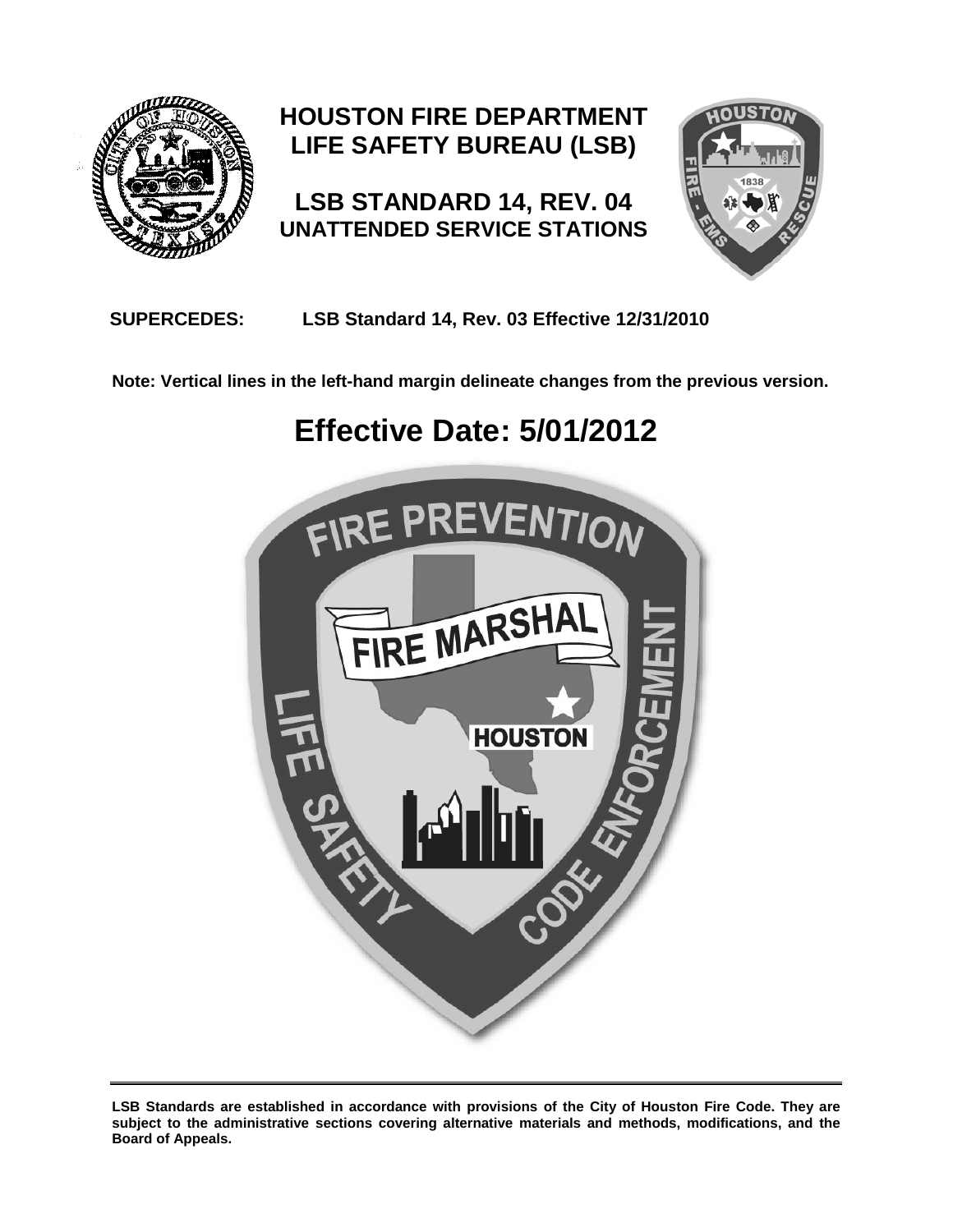## **TABLE OF CONTENTS**

| 14.3.1 Permit for Unattended Service Station Vehicle Fuel Dispensing 1 |  |
|------------------------------------------------------------------------|--|
|                                                                        |  |
|                                                                        |  |
|                                                                        |  |
|                                                                        |  |
|                                                                        |  |
|                                                                        |  |
|                                                                        |  |
|                                                                        |  |
|                                                                        |  |

 $\ddot{\phantom{a}}$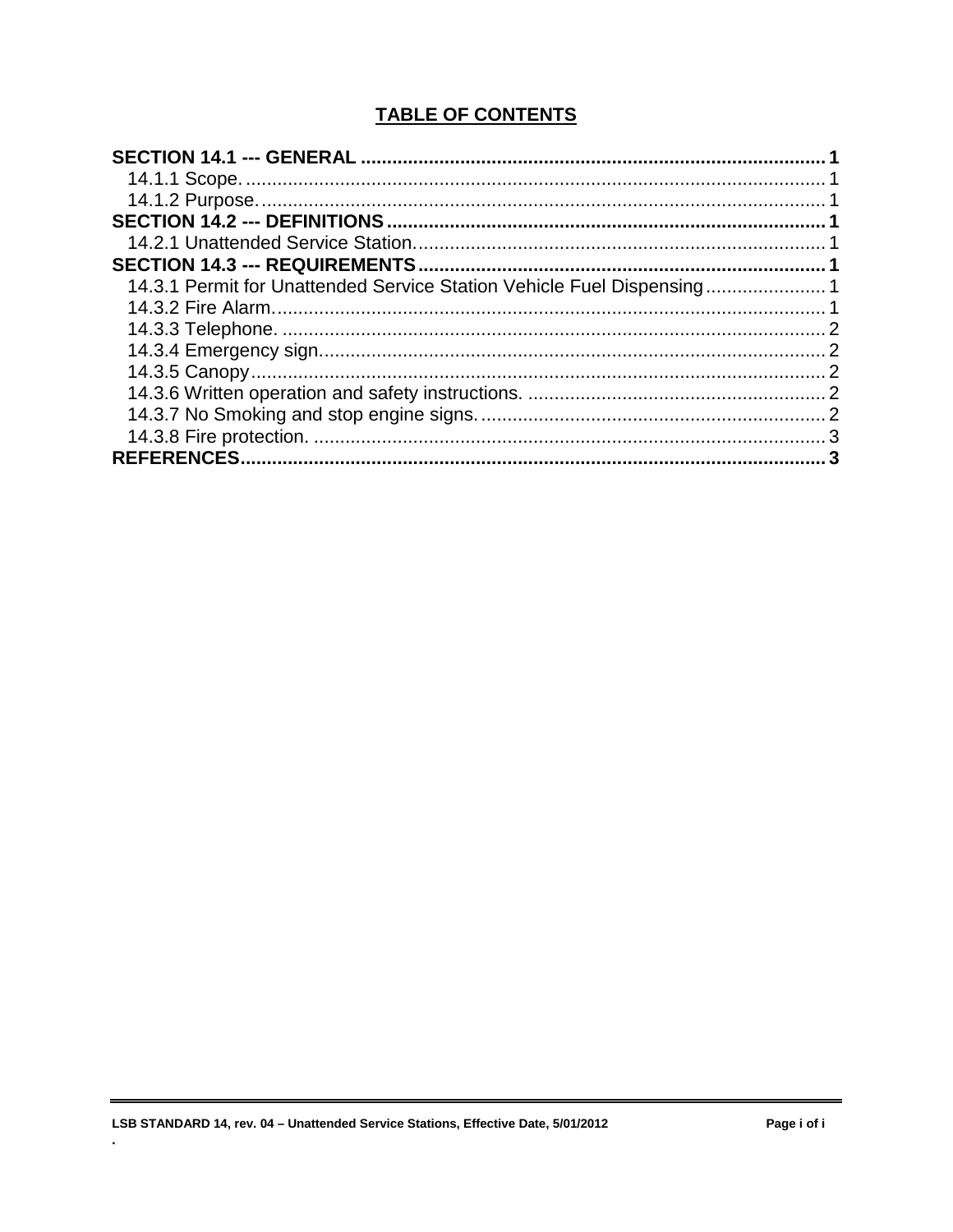#### **LSB STANDARD 14, rev. 04 UNATTENDED SERVICE STATIONS**

#### <span id="page-2-0"></span>**SECTION 14.1 --- GENERAL**

#### <span id="page-2-1"></span>**14.1.1 Scope.**

Unattended Service Stations shall be in accordance with the *Fire Code*, this standard and the State Health and Safety Code on Flammable Liquids. Such facilities shall conform to pertinent sections of NFPA Standards 30 and 30-A. Where this is a conflict with this standard and these other requirements, the most restrictive standard shall apply.

#### <span id="page-2-2"></span>**14.1.2 Purpose.**

This standard shall provide guidelines for the installation of Unattended Service Stations. Requirements for such Unattended Service Stations are in addition to the *Fire Code* requirements relative to service stations and are subject to approval of the Fire Marshal's appointed committee to review such installations.

#### <span id="page-2-3"></span>**SECTION 14.2 --- DEFINITIONS**

#### <span id="page-2-4"></span>**14.2.1 Unattended Service Station.**

Unattended Service Stations are service stations not engaged in the retail sale of flammable liquids to the general public and are without an attendant or supervisor on location to monitor dispensing. These stations are classified as private clubs, selling only to members.

#### <span id="page-2-5"></span>**SECTION 14.3 --- REQUIREMENTS**

#### <span id="page-2-6"></span>**14.3.1 Permit for Unattended Service Station Vehicle Fuel Dispensing**

When unattended service stations are used for vehicle fuel dispensing, a permit for "Motor Vehicle Fuel-dispensing Stations" shall be required.

#### **Permit Office contact information for Motor Vehicle Fuel-dispensing Station Permits is as follow:**

The Houston Permitting Center Third Floor 1002 Washington Avenue Houston, Texas 77007 Hours of operation: 8:00 a.m. to 3:30 p.m. Central Time Monday through Friday Office phone (832)394-8811 To Email Customer Service Questions: [hfd.permitoffice@houstontx.gov](mailto:hfd.permitoffice@houstontx.gov) Link to City Wide Fee Schedule: [www.houstoncityfees.org](http://www.houstoncityfees.org/)

#### <span id="page-2-7"></span>**14.3.2 Fire Alarm.**

**.**

A fire alarm system shall be required and shall provide the following: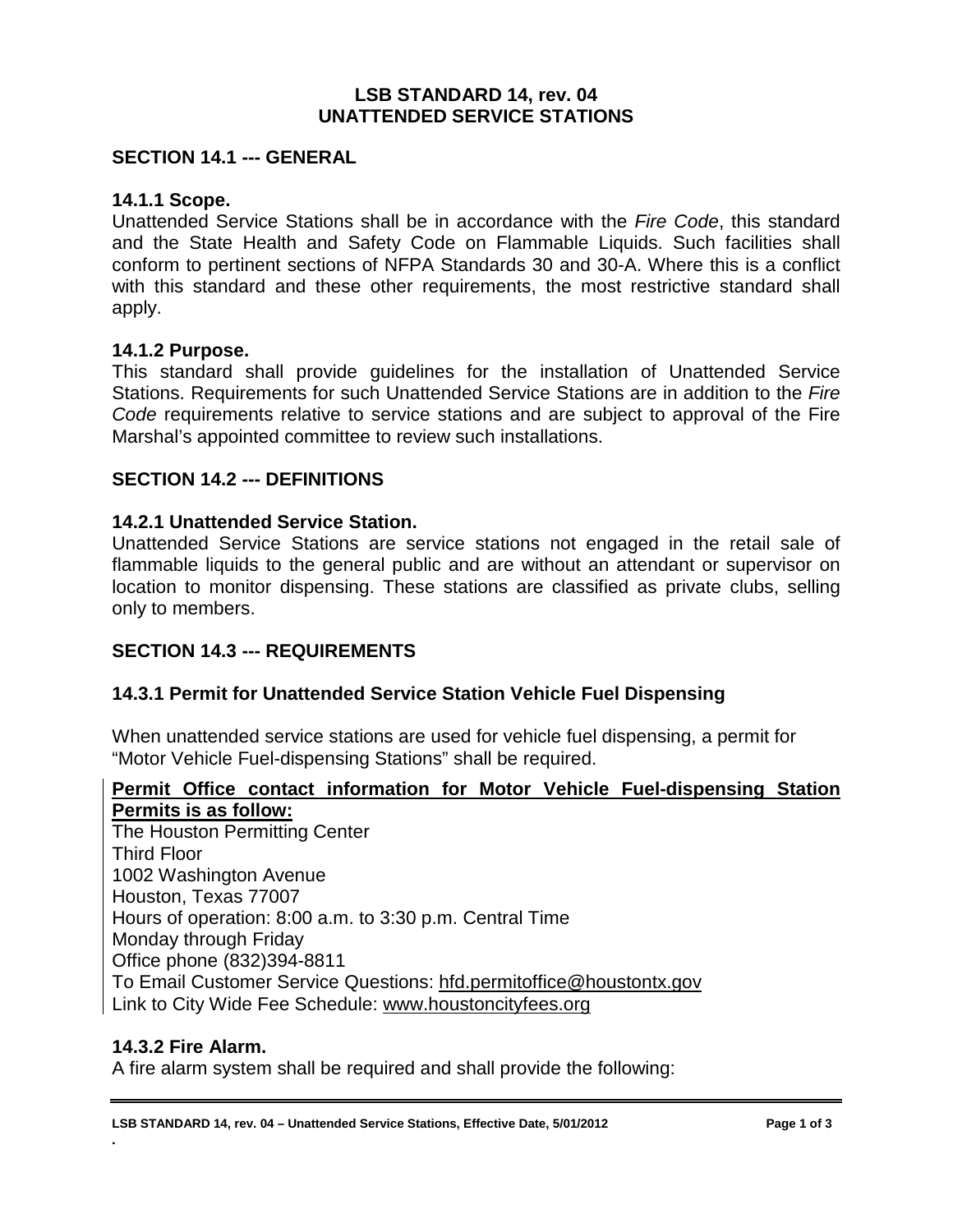- 1) Control panel
- 2) Pull stations
- 3) Audible devices
- 4) Combination fixed temperature and rate of rise detectors (spacing in accordance with listing requirements)

5) System must be weatherproof.

6) Automatic fuel shut-off when the fire alarm is activated. These devices will remain inactive until controls are manually re-set at a service location onsite and accessible only by the proprietor or the proprietors designee.

7) The system shall be connected to a Underwriters Laboratory (UL) listed central station.

#### <span id="page-3-0"></span>**14.3.3 Telephone.**

A readily accessible telephone not requiring a coin to operate shall be provided to notify the Houston Fire Department in case of fire, fuel spills or other emergencies.

#### <span id="page-3-1"></span>**14.3.4 Emergency sign.**

A sign of durable materials, with letters a minimum of 1-inch in height on a background of contrasting color so that the lettering is clearly visible, shall be posted at the telephone location with the following information:

| IN CASE OF FIRE, SPILL OR RELEASE |  |
|-----------------------------------|--|
|                                   |  |

- 1. Use emergency pump shut-off!
- 2. Report the accident Fire Department No. **9-1-1** Facility address \_\_\_\_\_\_

#### <span id="page-3-2"></span>**14.3.5 Canopy.**

A non-combustible canopy is required to cover all dispensing areas.

#### <span id="page-3-3"></span>**14.3.6 Written operation and safety instructions.**

Unattended service stations shall provide written operation and safety instructions to their members and post such instructions in dispensing areas.

#### <span id="page-3-4"></span>**14.3.7 No Smoking and stop engine signs.**

Signs, prohibiting smoking, dispensing into unapproved containers, and requiring vehicle engines to be stopped during fueling, shall be conspicuously posted within sight of each dispenser. Sign lettering shall be a minimum of 1-inch in height, on a background of contrasting color, so that the lettering is clearly visible.